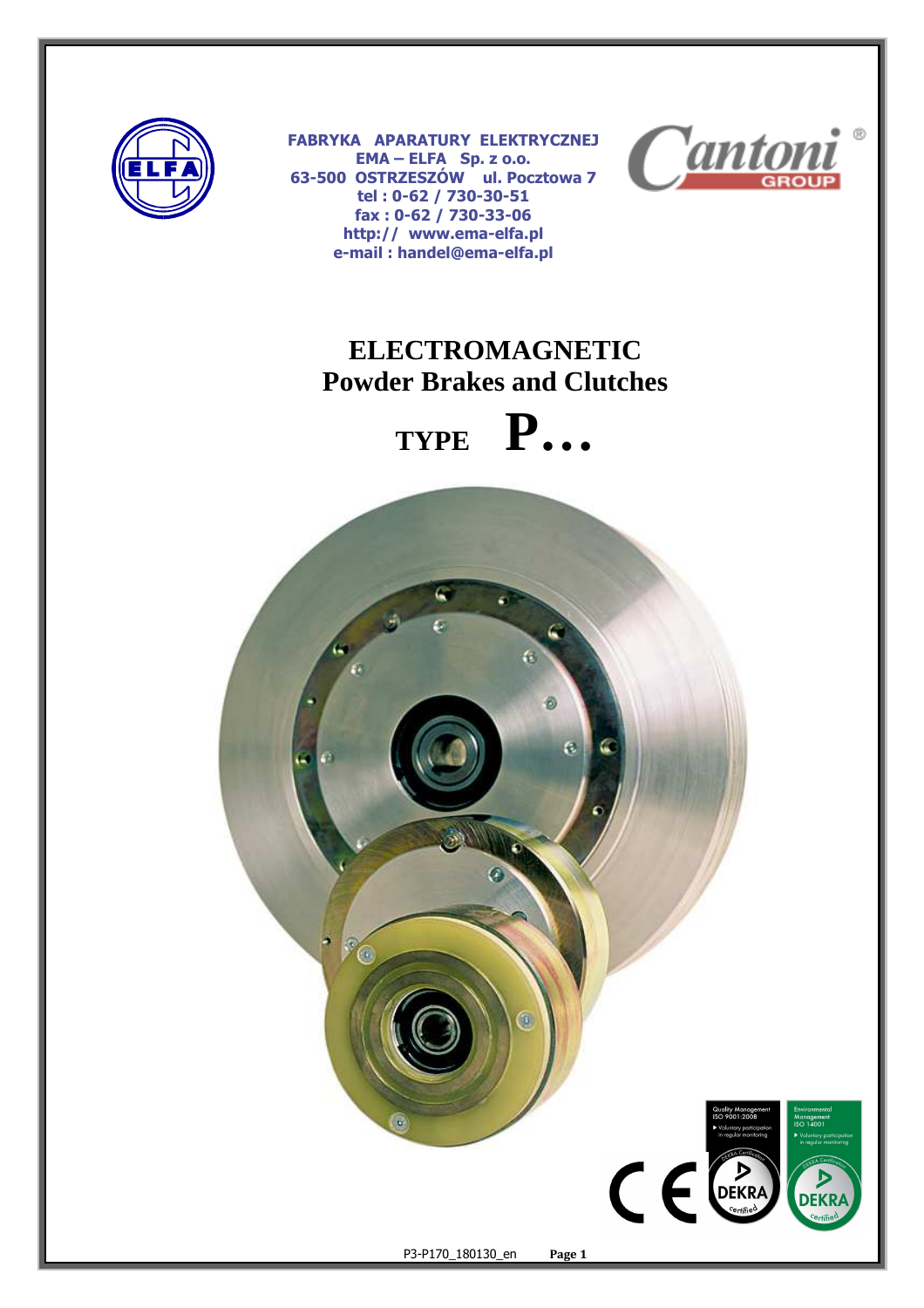## **Technical description**

Powder brakes and clutches make it possible to design drives where the (braking) torque may be adjusted smoothly (programmed), as needed by the user, from the minimum value Mr (residual torque Mr  $\leq$  = 1% Mn), up to the rated torque Mn (Table).

 Upon engagement, the torque is smoothly increased with a certain delay t09 [ms] (the time for reaching 90% of Mn), and upon disengagement the torque decays, also smoothly, with a delay t01 [ms] (the time for reaching 10% of Mn), whereas its value depends (almost linearly) on the coil current value (see charts).

For braking torque adjustment, we recommend using the EZP-51 controller with coil current set with a 0-10 kΩ potentiometer, or with a signal from 0-10 V (inductive, proximity, force etc.) sensors, or with a 4-20 mA current signal. The set torque is maintained with an accuracy of 5%, irrespective of the number of revolutions per minute or of the slipping between the body and the rotor.

The acceptable rpm ranges are as follows:

- 50-3,000 [min-1] for brakes,
- 50-1,500 [min-1] for clutches.

Powder brakes and clutches may operate with continuous slip, provided that the acceptable heat dissipation rating values specified in the table are not exceeded.

### **Note:**

**For clutches and brakes to operate properly, their rotation axis must be horizontal.** 

## **Sample fields of application :**

**Any type of winders, drawing machines or printing machines where the material must be smoothly tensioned, with the tensioning element slipping.** 

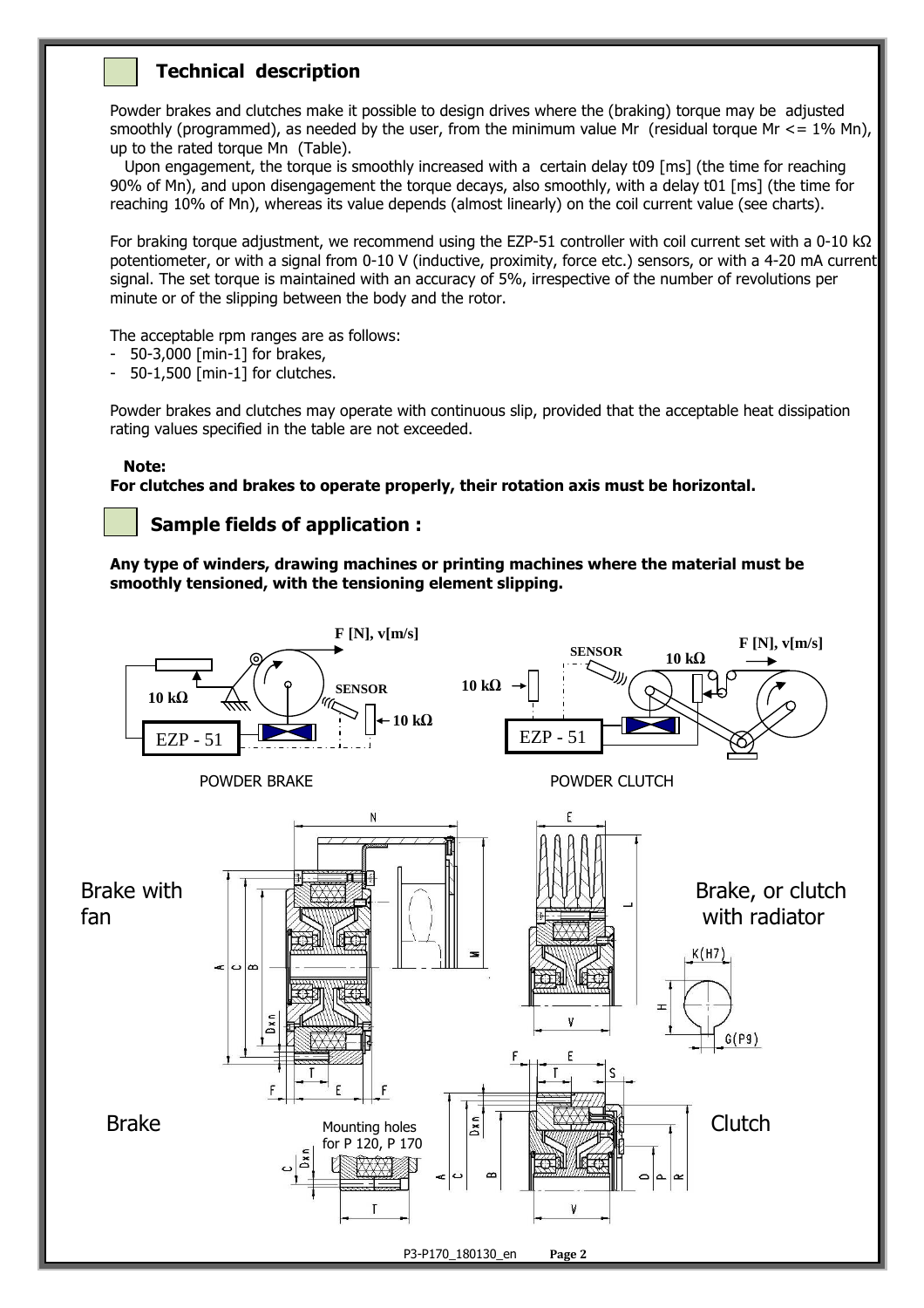| <b>Technical data</b>                                                        | P3                | P6                | P12                          | P35               | P65                          | P80                  | P120                          | P170                          |
|------------------------------------------------------------------------------|-------------------|-------------------|------------------------------|-------------------|------------------------------|----------------------|-------------------------------|-------------------------------|
| <b>Nominal Torque</b>                                                        | 3                 | 6                 | 12                           | 35                | 65                           | 80                   | 120                           | 170                           |
| <b>Residual Torque</b>                                                       | $0,04*$           | $0,06*$           | $0,15*$                      | $0,25*$           | $0,4*$                       | $0,4*$               | $0,6*$                        | $1,5*$                        |
| Supply voltage                                                               | 24 VDC            | 24 VDC            | 24 VDC                       | 24 VDC            | 24 VDC                       | 24 VDC               | 24 VDC                        | 24 VDC                        |
| Current intesity                                                             | 0,8A              | 0,96A             | 0,92A                        | 1 A               | 1 A                          | 1,1A                 | 1,2A                          | 1,2A                          |
| Resistance                                                                   | 30 Ohm            | 25 Ohm            | 26 Ohm                       | 24 Ohm            | 24 Ohm                       | 22 Ohm               | 21 Ohm                        | 21 Ohm                        |
| Engaging time<br>$t_{09}$                                                    | 100*              | $110*$            | 130*                         | 280*              | $360*$                       | 350*                 | 530*                          | 800*                          |
| Disengaging time<br>$t_{01}$                                                 | $50*$             | $60*$             | $70*$                        | $100*$            | $140*$                       | 170*                 | 200*                          | 270*                          |
| <b>Brake</b>                                                                 | <b>P3H</b>        | <b>P6H</b>        | P 12H                        | <b>P35H</b>       | <b>P 65 H</b>                | <b>P 80 H</b>        | P <sub>120</sub><br>н         | P <sub>170</sub><br>н         |
| Heat dissipation $P_{max}$ **                                                | 50 W              | 80 W              | 100 W                        | 150 W             | 200 W                        | 250 W                | 400 W                         | 500 W                         |
| Weight                                                                       | 0,75 kg           | $1,4$ kg          | 2.6 kg                       | 5.0 kg            | 9.0 kg                       | 12.7 kg              | 18 kg                         | 24 kg                         |
| <b>Brake with radiator</b>                                                   | P <sub>3</sub> HR | P6HR              | P <sub>12</sub><br><b>HR</b> | P 35<br><b>HR</b> | P <sub>65</sub><br><b>HR</b> | P<br>80<br><b>HR</b> | P <sub>120</sub><br><b>HR</b> | P <sub>170</sub><br><b>HR</b> |
| Heat dissipation $P_{max}$ **                                                | 100 W             | 160 W             | 200 W                        | 280 W             | 400 W                        | 500 W                | 800 W                         | 1000 W                        |
| Weight                                                                       | $1,1$ kg          | 1,9 kg            | 3.8 kg                       | 7.5 kg            | 12.9 kg                      | 18.5 kg              | 23 kg                         | 30 kg                         |
| <b>Brake with fan</b><br>(the fan voltage: 24 VDC,<br>or 115VAC, or 230 VAC) | P <sub>3</sub> HV | <b>P 6 HV</b>     | P <sub>12</sub><br><b>HV</b> | P 35<br><b>HV</b> | P <sub>65</sub><br><b>HV</b> | P 80<br><b>HV</b>    | P <sub>120</sub><br><b>HV</b> | P <sub>170</sub><br><b>HV</b> |
| Heat dissipation $P_{max}$ **                                                | 150 W             | 300 W             | 400 W                        | 600 W             | 800 W                        | 1050 W               | 1600 W                        | 2000 W                        |
| Weight                                                                       | $1,4$ kg          | $2,2$ kg          | 4.5 kg                       | 8.0 kg            | 13.0 kg                      | 17.0 kg              | 24 kg                         | 28kg                          |
| <b>Clutch</b>                                                                | <b>P3S</b>        | <b>P6S</b>        | <b>P12S</b>                  | <b>P35S</b>       | <b>P65S</b>                  | <b>P 80 S</b>        | P <sub>120</sub><br>S         | P <sub>170</sub><br>S         |
| Heat dissipation $P_{max}$ **<br>$(500$ rpm $)$                              | 80 W              | 100 W             | 120 W                        | 200 W             | 280 W                        | 350 W                | 800 W                         | 1000 W                        |
| Heat dissipation $P_{max}$ **<br>$(1000$ rpm $)$                             | 100 W             | 120 W             | 150 W                        | 250 W             | 350 W                        | 550 W                | 1000 W                        | 1250 W                        |
| Weight                                                                       | $0,8$ kg          | $1,5$ kg          | 2.8 kg                       | 5.2 kg            | 9.4 kg                       | 13.3 kg              | 18,9 kg                       | 24,8 kg                       |
| <b>Clutch with radiator</b>                                                  | P <sub>3</sub> SR | P <sub>6</sub> SR | P <sub>12</sub><br><b>SR</b> | P 35<br><b>SR</b> | P 65<br><b>SR</b>            | P 80<br><b>SR</b>    | P <sub>120</sub><br><b>SR</b> | P <sub>170</sub><br><b>SR</b> |
| Heat dissipation $P_{max}$ **<br>$(500$ rpm $)$                              | 250 W             | 350 W             | 440 W                        | 640 W             | 960 W                        | 1200 W               | 1600 W                        | 2200 W                        |
| Heat dissipation P <sub>max</sub> **<br>$(1000$ rpm $)$                      | 300 W             | 400 W             | 500 W                        | 800 W             | 1200 W                       | 1550 W               | 2000 W                        | 2750 W                        |
| Weight                                                                       | $1,2$ kg          | $2,0$ kg          | 4.0 kg                       | 7.7 kg            | 13.4 kg                      | 19.0 kg              | 23,7 kg                       | 28,8 kg                       |

\* - with controller EZP-51

\*\* - Heat loss power at 100% operation  $(T_0 = 20^{\circ}C)$ :

$$
P = 0,105 * M_h \text{ [Nm]} * (n_w - n_k) \text{ [min}^{-1}] < P_{\text{max}}
$$
  
n<sub>w</sub> - rotor speed [min<sup>-1</sup>], n<sub>k</sub> - clutch body speed [min<sup>-1</sup>],  
lub P = F [N] \* v [m/s] < P\_{\text{max}}

**t09** - the time for reaching 90 % Mn upon engagement ,

**t<sub>01</sub>** - the time for reaching 10 % M<sub>n</sub> upon disengagement